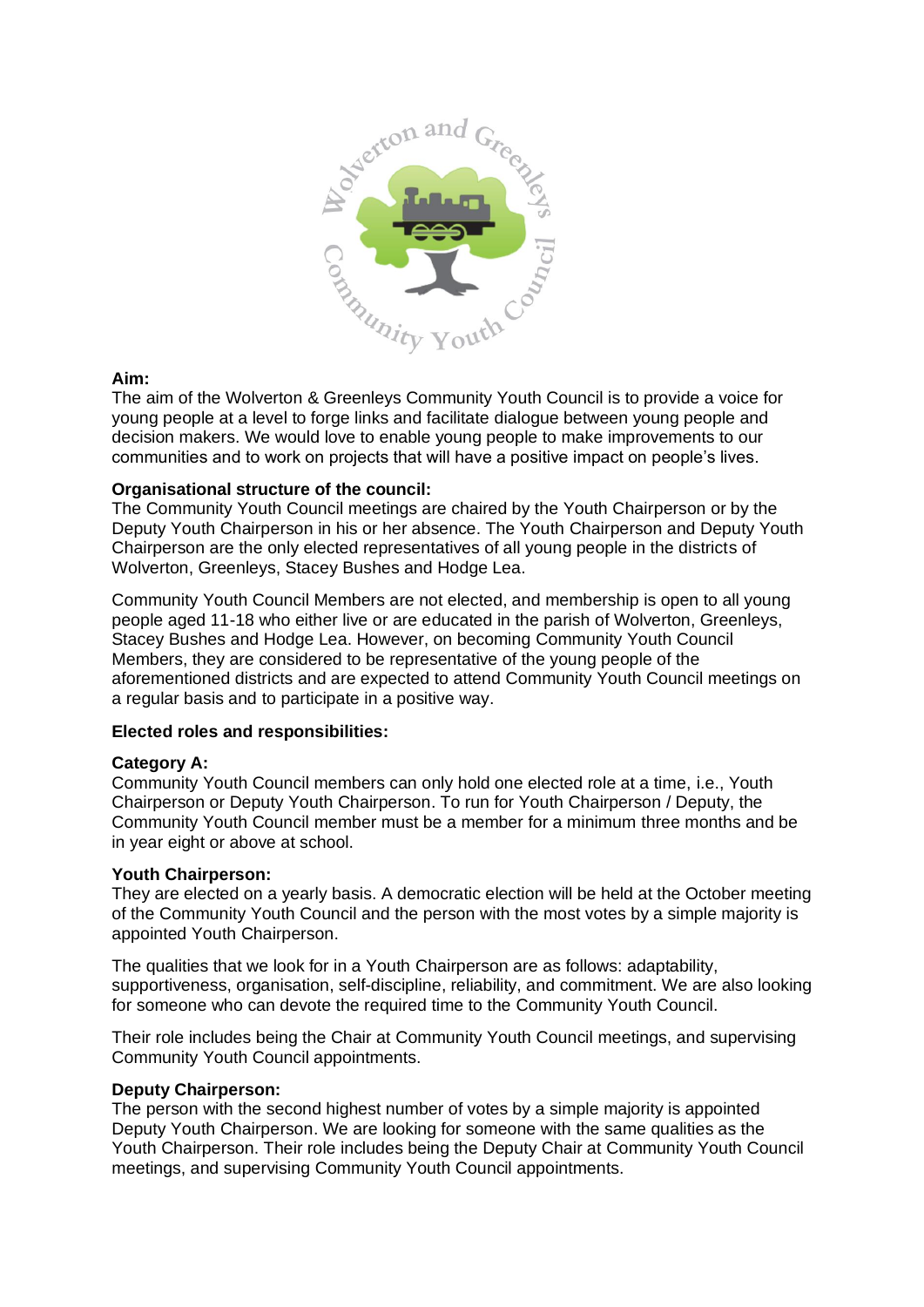### **Other roles and responsibilities:**

## **Category B:**

Community Youth Council members who are not in a category A role may hold up to two category B roles, which are as follows: Treasurer, Press and Media Officer and Speaker. All roles are elected on a six-monthly basis, unless otherwise mentioned.

If there is competition for a category B role, the winning candidate is in year 10 or above, and one or more of the candidates is in year nine or below, the highest placing year nine and below candidate shall assume the role of junior officer, where they assist the primary officer in their duties. Should the primary officer need to leave their position, the junior may assume the role of primary officer until the end of the term. If nobody wishes to stand for election, the role may remain unfilled until a youth council member wishes to stand. There must be reminders of unfilled roles for new members.

To run for a category B role, the youth council member must be a member for a minimum of three months.

## **Treasurer:**

The duty of the Treasurer is to maintain the Community Youth Council's finances, optimise expenditure, and provide economic guidance to the campaigns. The Treasurer should also take active control of finances and consistently work to gather extra funds for the Community Youth Council's activities and maintenance via campaigns and fundraising efforts. They will also review requests for funding.

#### **Press and Media Officer**

The duties of the Press and Media Officer involve drafting press releases, using social and traditional media, alongside other organisations, to help Community Youth Council campaigns and to spread awareness of their activities. The Officer should also liaise with local media outlets (working with Officers at Wolverton & Greenleys Town Council).

#### **Secretary**

The duty of the Secretary is to keep a detailed record of every interaction and statement made in Community Youth Council meetings, from the smallest topic to the debate. They should also, if present, take notes during committee meetings.

#### **Committees on Demand**

If there are issues that four or more Community Youth Council members feel are important, they can seek approval from the entire Community Youth Council to set up a Committee on Demand to investigate the issue and report back at the monthly meetings.

## **Arrangements:**

Community Youth Council Meetings

Full Community Youth Council Meetings will take place on a Thursday and will last no more than two hours. Meetings will usually take place at the Town Hall in Wolverton. Attendance at meetings is expected by all members and apologies should be sent in advance to the Youth Chairperson.

Community Youth Council meetings will be attended by Community Youth Council members only and supported by the Community Engagement and Projects Officer at Wolverton & Greenleys Town Council. If anyone else wishes to attend, a request must be made in advance to the Youth Chairperson. The Youth Chairperson and Deputy Chairperson will be responsible for approving applications to attend or formally declining the application.

Committees on Demand